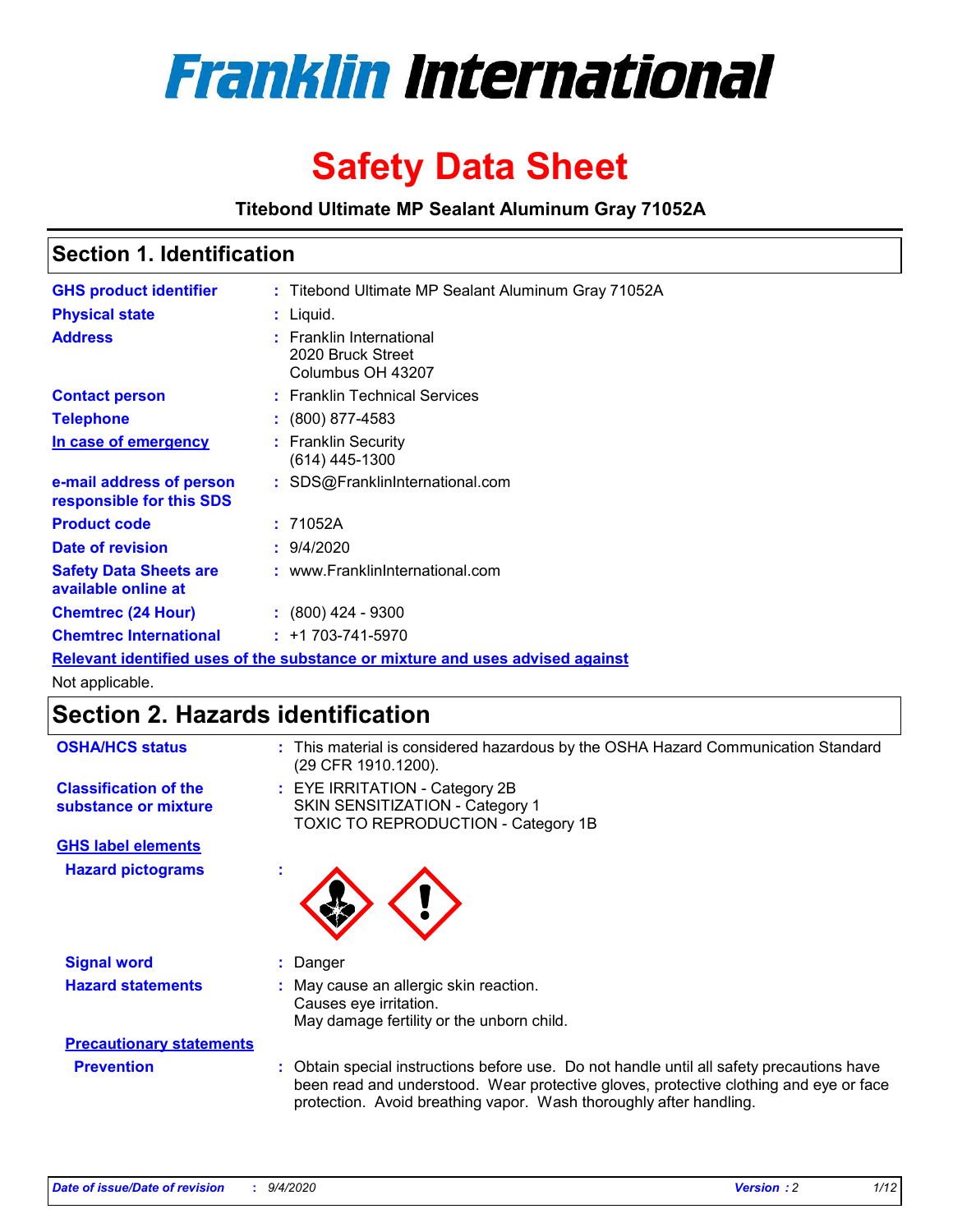### **Section 2. Hazards identification**

| <b>Response</b>                            | : IF exposed or concerned: Get medical advice or attention. Wash contaminated clothing<br>before reuse. IF ON SKIN: Wash with plenty of water. IF IN EYES: Rinse cautiously<br>with water for several minutes. Remove contact lenses, if present and easy to do.<br>Continue rinsing. If eye irritation persists: Get medical advice or attention. |
|--------------------------------------------|----------------------------------------------------------------------------------------------------------------------------------------------------------------------------------------------------------------------------------------------------------------------------------------------------------------------------------------------------|
| <b>Storage</b>                             | : Store locked up.                                                                                                                                                                                                                                                                                                                                 |
| <b>Disposal</b>                            | : Dispose of contents and container in accordance with all local, regional, national and<br>international regulations.                                                                                                                                                                                                                             |
| <b>Hazards not otherwise</b><br>classified | : Product generates methanol during cure.                                                                                                                                                                                                                                                                                                          |

## **Section 3. Composition/information on ingredients**

| <b>Substance/mixture</b> | : Mixture |
|--------------------------|-----------|
|                          |           |

| <b>Ingredient name</b>       | $\mathbf{0}$<br>70 | <b>CAS number</b> |
|------------------------------|--------------------|-------------------|
| 3-aminopropyltriethoxysilane | צ≥                 | 919-30-2          |
| Dibutyltin dilaurate         | ∣≤0.3              | 77-58-7           |

Any concentration shown as a range is to protect confidentiality or is due to batch variation.

**There are no additional ingredients present which, within the current knowledge of the supplier and in the concentrations applicable, are classified as hazardous to health or the environment and hence require reporting in this section.**

**Occupational exposure limits, if available, are listed in Section 8.**

### **Section 4. First aid measures**

| <b>Description of necessary first aid measures</b> |                                                                                                                                                                                                                                                                                                                                                                                                                                                                                                                                                                                                                                                                                                                                                                           |
|----------------------------------------------------|---------------------------------------------------------------------------------------------------------------------------------------------------------------------------------------------------------------------------------------------------------------------------------------------------------------------------------------------------------------------------------------------------------------------------------------------------------------------------------------------------------------------------------------------------------------------------------------------------------------------------------------------------------------------------------------------------------------------------------------------------------------------------|
| <b>Eye contact</b>                                 | : Immediately flush eyes with plenty of water, occasionally lifting the upper and lower<br>eyelids. Check for and remove any contact lenses. Continue to rinse for at least 10<br>minutes. If irritation persists, get medical attention.                                                                                                                                                                                                                                                                                                                                                                                                                                                                                                                                 |
| <b>Inhalation</b>                                  | : Remove victim to fresh air and keep at rest in a position comfortable for breathing. If<br>not breathing, if breathing is irregular or if respiratory arrest occurs, provide artificial<br>respiration or oxygen by trained personnel. It may be dangerous to the person providing<br>aid to give mouth-to-mouth resuscitation. Get medical attention. If unconscious, place<br>in recovery position and get medical attention immediately. Maintain an open airway.<br>Loosen tight clothing such as a collar, tie, belt or waistband. In case of inhalation of<br>decomposition products in a fire, symptoms may be delayed. The exposed person may<br>need to be kept under medical surveillance for 48 hours.                                                       |
| <b>Skin contact</b>                                | : Wash with plenty of soap and water. Remove contaminated clothing and shoes. Wash<br>contaminated clothing thoroughly with water before removing it, or wear gloves.<br>Continue to rinse for at least 10 minutes. Get medical attention. In the event of any<br>complaints or symptoms, avoid further exposure. Wash clothing before reuse. Clean<br>shoes thoroughly before reuse.                                                                                                                                                                                                                                                                                                                                                                                     |
| <b>Ingestion</b>                                   | : Wash out mouth with water. Remove dentures if any. Remove victim to fresh air and<br>keep at rest in a position comfortable for breathing. If material has been swallowed and<br>the exposed person is conscious, give small quantities of water to drink. Stop if the<br>exposed person feels sick as vomiting may be dangerous. Do not induce vomiting<br>unless directed to do so by medical personnel. If vomiting occurs, the head should be<br>kept low so that vomit does not enter the lungs. Get medical attention. Never give<br>anything by mouth to an unconscious person. If unconscious, place in recovery position<br>and get medical attention immediately. Maintain an open airway. Loosen tight clothing<br>such as a collar, tie, belt or waistband. |
| Most important symptoms/effects, acute and delayed |                                                                                                                                                                                                                                                                                                                                                                                                                                                                                                                                                                                                                                                                                                                                                                           |
| <b>Potential acute health effects</b>              |                                                                                                                                                                                                                                                                                                                                                                                                                                                                                                                                                                                                                                                                                                                                                                           |
| <b>Eye contact</b>                                 | : May cause eye irritation.                                                                                                                                                                                                                                                                                                                                                                                                                                                                                                                                                                                                                                                                                                                                               |
| <b>Inhalation</b>                                  | : No known significant effects or critical hazards.                                                                                                                                                                                                                                                                                                                                                                                                                                                                                                                                                                                                                                                                                                                       |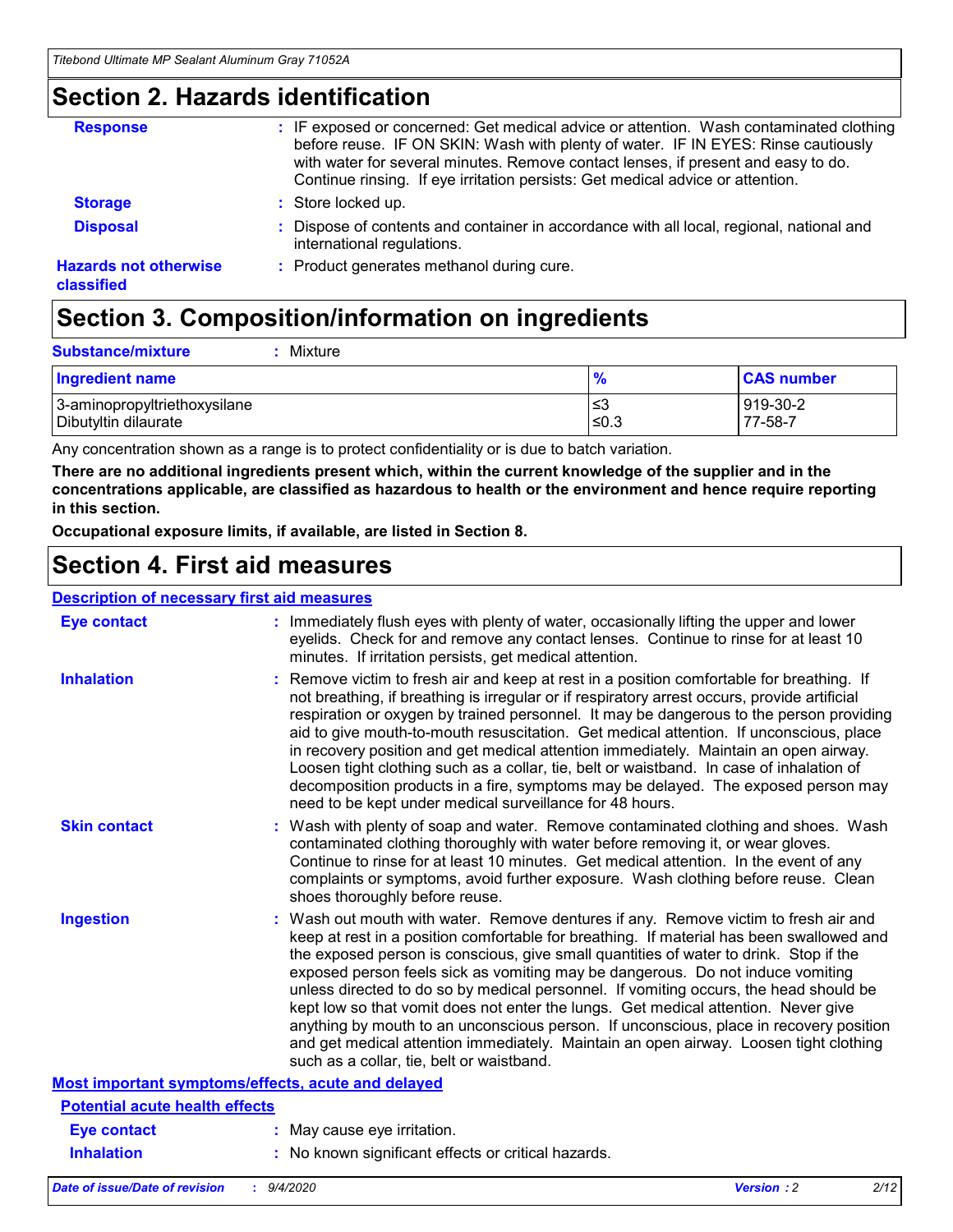### **Section 4. First aid measures Notes to physician :** In case of inhalation of decomposition products in a fire, symptoms may be delayed. The exposed person may need to be kept under medical surveillance for 48 hours. **Specific treatments :** No specific treatment. **Ingestion :** No known significant effects or critical hazards. **Skin contact :** May cause skin irritation. **Over-exposure signs/symptoms Skin contact Ingestion Inhalation 1. Interve**: Adverse symptoms may include the following: reduced fetal weight increase in fetal deaths skeletal malformations Adverse symptoms may include the following: **:** reduced fetal weight increase in fetal deaths skeletal malformations Adverse symptoms may include the following: **:** irritation redness reduced fetal weight increase in fetal deaths skeletal malformations **Eye contact :** Adverse symptoms may include the following: irritation watering redness **Indication of immediate medical attention and special treatment needed, if necessary**

| <b>Protection of first-aiders</b> | : No action shall be taken involving any personal risk or without suitable training. If it is<br>suspected that fumes are still present, the rescuer should wear an appropriate mask or<br>self-contained breathing apparatus. It may be dangerous to the person providing aid to<br>give mouth-to-mouth resuscitation. Wash contaminated clothing thoroughly with water<br>before removing it, or wear gloves. |
|-----------------------------------|-----------------------------------------------------------------------------------------------------------------------------------------------------------------------------------------------------------------------------------------------------------------------------------------------------------------------------------------------------------------------------------------------------------------|
|                                   |                                                                                                                                                                                                                                                                                                                                                                                                                 |

**See toxicological information (Section 11)**

### **Section 5. Fire-fighting measures**

| <b>Extinguishing media</b>                               |                                                                                                                                                                                                     |
|----------------------------------------------------------|-----------------------------------------------------------------------------------------------------------------------------------------------------------------------------------------------------|
| <b>Suitable extinguishing</b><br>media                   | : Use an extinguishing agent suitable for the surrounding fire.                                                                                                                                     |
| <b>Unsuitable extinguishing</b><br>media                 | : None known.                                                                                                                                                                                       |
| <b>Specific hazards arising</b><br>from the chemical     | : In a fire or if heated, a pressure increase will occur and the container may burst.                                                                                                               |
| <b>Hazardous thermal</b><br>decomposition products       | : Decomposition products may include the following materials:<br>carbon dioxide<br>carbon monoxide<br>nitrogen oxides<br>metal oxide/oxides                                                         |
| <b>Special protective actions</b><br>for fire-fighters   | : Promptly isolate the scene by removing all persons from the vicinity of the incident if<br>there is a fire. No action shall be taken involving any personal risk or without suitable<br>training. |
| <b>Special protective</b><br>equipment for fire-fighters | Fire-fighters should wear appropriate protective equipment and self-contained breathing<br>apparatus (SCBA) with a full face-piece operated in positive pressure mode.                              |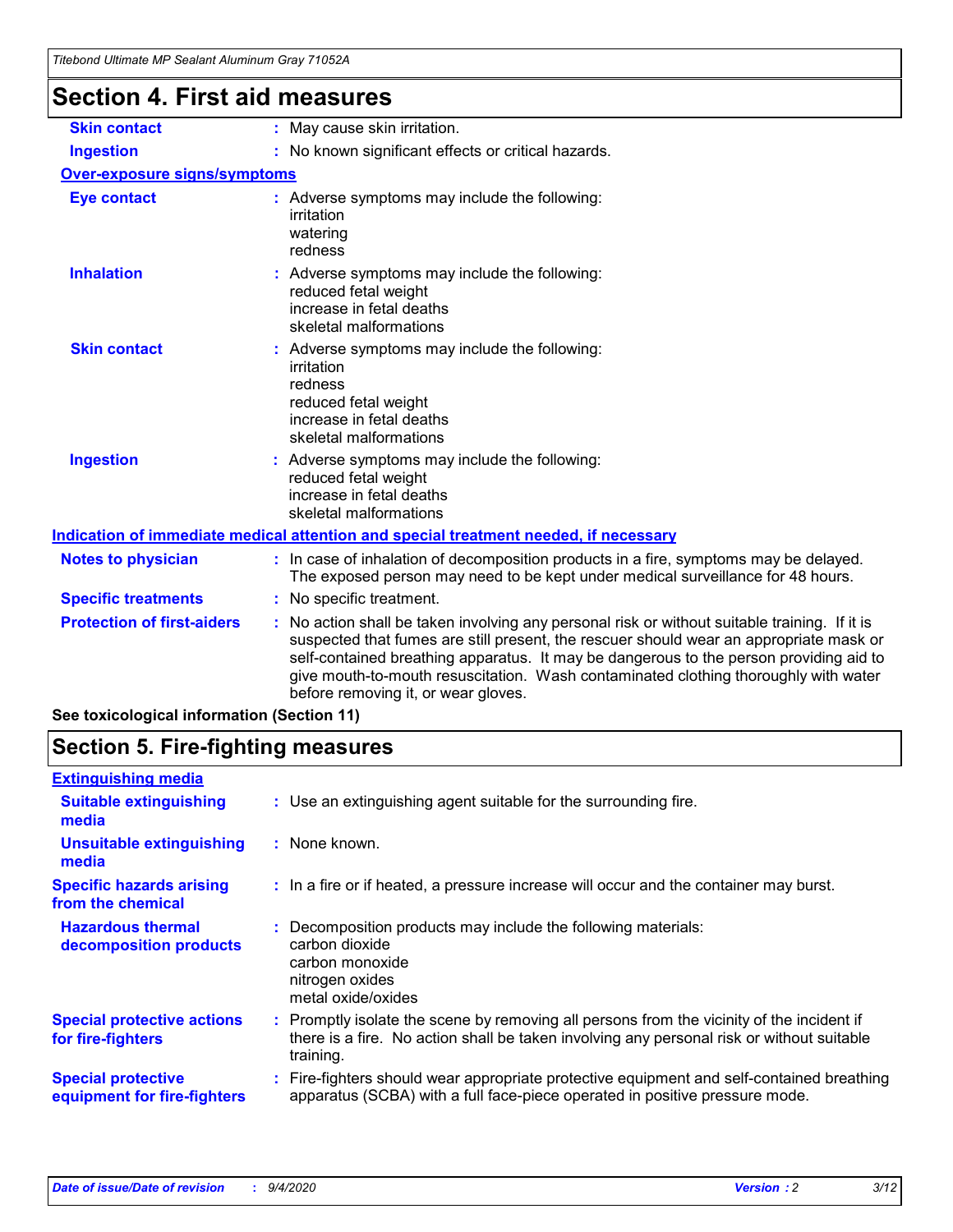### **Section 6. Accidental release measures**

|                                                              | Personal precautions, protective equipment and emergency procedures                                                                                                                                                                                                                                                                                                                                                                                                                                                                                                                                                                                                                                          |
|--------------------------------------------------------------|--------------------------------------------------------------------------------------------------------------------------------------------------------------------------------------------------------------------------------------------------------------------------------------------------------------------------------------------------------------------------------------------------------------------------------------------------------------------------------------------------------------------------------------------------------------------------------------------------------------------------------------------------------------------------------------------------------------|
| For non-emergency<br>personnel                               | : No action shall be taken involving any personal risk or without suitable training.<br>Evacuate surrounding areas. Keep unnecessary and unprotected personnel from<br>entering. Do not touch or walk through spilled material. Avoid breathing vapor or mist.<br>Provide adequate ventilation. Wear appropriate respirator when ventilation is<br>inadequate. Put on appropriate personal protective equipment.                                                                                                                                                                                                                                                                                             |
| For emergency responders                                     | : If specialized clothing is required to deal with the spillage, take note of any information in<br>Section 8 on suitable and unsuitable materials. See also the information in "For non-<br>emergency personnel".                                                                                                                                                                                                                                                                                                                                                                                                                                                                                           |
| <b>Environmental precautions</b>                             | : Avoid dispersal of spilled material and runoff and contact with soil, waterways, drains<br>and sewers. Inform the relevant authorities if the product has caused environmental<br>pollution (sewers, waterways, soil or air).                                                                                                                                                                                                                                                                                                                                                                                                                                                                              |
| <b>Methods and materials for containment and cleaning up</b> |                                                                                                                                                                                                                                                                                                                                                                                                                                                                                                                                                                                                                                                                                                              |
| <b>Small spill</b>                                           | : Stop leak if without risk. Move containers from spill area. Dilute with water and mop up<br>if water-soluble. Alternatively, or if water-insoluble, absorb with an inert dry material and<br>place in an appropriate waste disposal container. Dispose of via a licensed waste<br>disposal contractor.                                                                                                                                                                                                                                                                                                                                                                                                     |
| <b>Large spill</b>                                           | : Stop leak if without risk. Move containers from spill area. Approach release from<br>upwind. Prevent entry into sewers, water courses, basements or confined areas. Wash<br>spillages into an effluent treatment plant or proceed as follows. Contain and collect<br>spillage with non-combustible, absorbent material e.g. sand, earth, vermiculite or<br>diatomaceous earth and place in container for disposal according to local regulations<br>(see Section 13). Dispose of via a licensed waste disposal contractor. Contaminated<br>absorbent material may pose the same hazard as the spilled product. Note: see<br>Section 1 for emergency contact information and Section 13 for waste disposal. |

## **Section 7. Handling and storage**

### **Precautions for safe handling**

| <b>Protective measures</b>                                                       | : Put on appropriate personal protective equipment (see Section 8). Persons with a<br>history of skin sensitization problems should not be employed in any process in which<br>this product is used. Avoid exposure - obtain special instructions before use. Avoid<br>exposure during pregnancy. Do not handle until all safety precautions have been read<br>and understood. Do not get in eyes or on skin or clothing. Do not ingest. Avoid<br>breathing vapor or mist. If during normal use the material presents a respiratory hazard,<br>use only with adequate ventilation or wear appropriate respirator. Keep in the original<br>container or an approved alternative made from a compatible material, kept tightly<br>closed when not in use. Empty containers retain product residue and can be hazardous.<br>Do not reuse container. |
|----------------------------------------------------------------------------------|--------------------------------------------------------------------------------------------------------------------------------------------------------------------------------------------------------------------------------------------------------------------------------------------------------------------------------------------------------------------------------------------------------------------------------------------------------------------------------------------------------------------------------------------------------------------------------------------------------------------------------------------------------------------------------------------------------------------------------------------------------------------------------------------------------------------------------------------------|
| <b>Advice on general</b><br>occupational hygiene                                 | : Eating, drinking and smoking should be prohibited in areas where this material is<br>handled, stored and processed. Workers should wash hands and face before eating,<br>drinking and smoking. Remove contaminated clothing and protective equipment before<br>entering eating areas. See also Section 8 for additional information on hygiene<br>measures.                                                                                                                                                                                                                                                                                                                                                                                                                                                                                    |
| <b>Conditions for safe storage,</b><br>including any<br><i>incompatibilities</i> | Store between the following temperatures: 0 to 120°C (32 to 248°F). Store in<br>accordance with local regulations. Store in original container protected from direct<br>sunlight in a dry, cool and well-ventilated area, away from incompatible materials (see<br>Section 10) and food and drink. Store locked up. Keep container tightly closed and<br>sealed until ready for use. Containers that have been opened must be carefully<br>resealed and kept upright to prevent leakage. Do not store in unlabeled containers.<br>Use appropriate containment to avoid environmental contamination. See Section 10 for<br>incompatible materials before handling or use.                                                                                                                                                                         |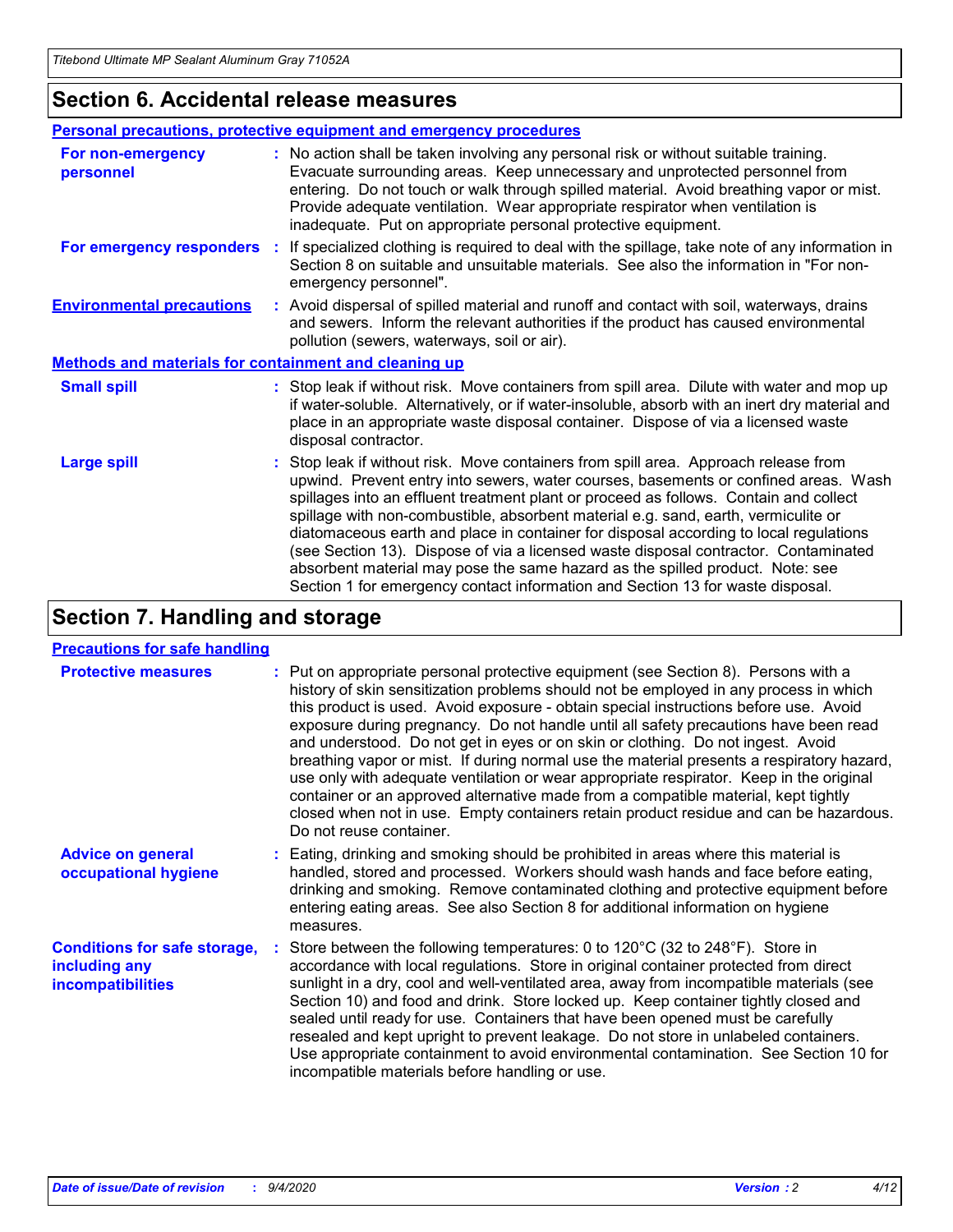## **Section 8. Exposure controls/personal protection**

### **Control parameters**

#### **Occupational exposure limits**

| <b>Ingredient name</b>                               |    |                        | <b>Exposure limits</b>                                                                                                                                                                                                                                                                                                                                                                                                                                                                                                                                                                                                 |
|------------------------------------------------------|----|------------------------|------------------------------------------------------------------------------------------------------------------------------------------------------------------------------------------------------------------------------------------------------------------------------------------------------------------------------------------------------------------------------------------------------------------------------------------------------------------------------------------------------------------------------------------------------------------------------------------------------------------------|
| 3-aminopropyltriethoxysilane<br>Dibutyltin dilaurate |    |                        | None.<br>ACGIH TLV (United States, 3/2020). Absorbed through skin.<br>Notes: as Sn<br>TWA: 0.1 mg/m <sup>3</sup> , (as Sn) 8 hours.<br>STEL: 0.2 mg/m <sup>3</sup> , (as Sn) 15 minutes.<br>NIOSH REL (United States, 10/2016). Absorbed through skin.<br>Notes: as Sn<br>TWA: 0.1 mg/m <sup>3</sup> , (as Sn) 10 hours.<br>OSHA PEL (United States, 5/2018). Notes: as Sn<br>TWA: $0.1 \text{ mg/m}^3$ , (as Sn) 8 hours.<br>OSHA PEL 1989 (United States, 3/1989). Absorbed through skin.<br>Notes: measured as Sn<br>TWA: 0.1 mg/m <sup>3</sup> , (measured as Sn) 8 hours. Form: Organic                           |
| <b>Appropriate engineering</b><br>controls           |    |                        | : If user operations generate dust, fumes, gas, vapor or mist, use process enclosures,<br>local exhaust ventilation or other engineering controls to keep worker exposure to<br>airborne contaminants below any recommended or statutory limits.                                                                                                                                                                                                                                                                                                                                                                       |
| <b>Environmental exposure</b><br><b>controls</b>     |    |                        | Emissions from ventilation or work process equipment should be checked to ensure<br>they comply with the requirements of environmental protection legislation. In some<br>cases, fume scrubbers, filters or engineering modifications to the process equipment<br>will be necessary to reduce emissions to acceptable levels.                                                                                                                                                                                                                                                                                          |
| <b>Individual protection measures</b>                |    |                        |                                                                                                                                                                                                                                                                                                                                                                                                                                                                                                                                                                                                                        |
| <b>Hygiene measures</b>                              |    |                        | : Wash hands, forearms and face thoroughly after handling chemical products, before<br>eating, smoking and using the lavatory and at the end of the working period.<br>Appropriate techniques should be used to remove potentially contaminated clothing.<br>Contaminated work clothing should not be allowed out of the workplace. Wash<br>contaminated clothing before reusing. Ensure that eyewash stations and safety<br>showers are close to the workstation location.                                                                                                                                            |
| <b>Eye/face protection</b>                           |    |                        | : Safety eyewear complying with an approved standard should be used when a risk<br>assessment indicates this is necessary to avoid exposure to liquid splashes, mists,<br>gases or dusts. If contact is possible, the following protection should be worn, unless<br>the assessment indicates a higher degree of protection: chemical splash goggles.                                                                                                                                                                                                                                                                  |
| <b>Skin protection</b>                               |    |                        |                                                                                                                                                                                                                                                                                                                                                                                                                                                                                                                                                                                                                        |
| <b>Hand protection</b>                               |    |                        | : Chemical-resistant, impervious gloves complying with an approved standard should be<br>worn at all times when handling chemical products if a risk assessment indicates this is<br>necessary. Considering the parameters specified by the glove manufacturer, check<br>during use that the gloves are still retaining their protective properties. It should be<br>noted that the time to breakthrough for any glove material may be different for different<br>glove manufacturers. In the case of mixtures, consisting of several substances, the<br>protection time of the gloves cannot be accurately estimated. |
| <b>Body protection</b>                               |    | handling this product. | Personal protective equipment for the body should be selected based on the task being<br>performed and the risks involved and should be approved by a specialist before                                                                                                                                                                                                                                                                                                                                                                                                                                                |
| <b>Other skin protection</b>                         |    |                        | : Appropriate footwear and any additional skin protection measures should be selected<br>based on the task being performed and the risks involved and should be approved by a<br>specialist before handling this product.                                                                                                                                                                                                                                                                                                                                                                                              |
| <b>Respiratory protection</b>                        | ÷. | aspects of use.        | Based on the hazard and potential for exposure, select a respirator that meets the<br>appropriate standard or certification. Respirators must be used according to a<br>respiratory protection program to ensure proper fitting, training, and other important                                                                                                                                                                                                                                                                                                                                                         |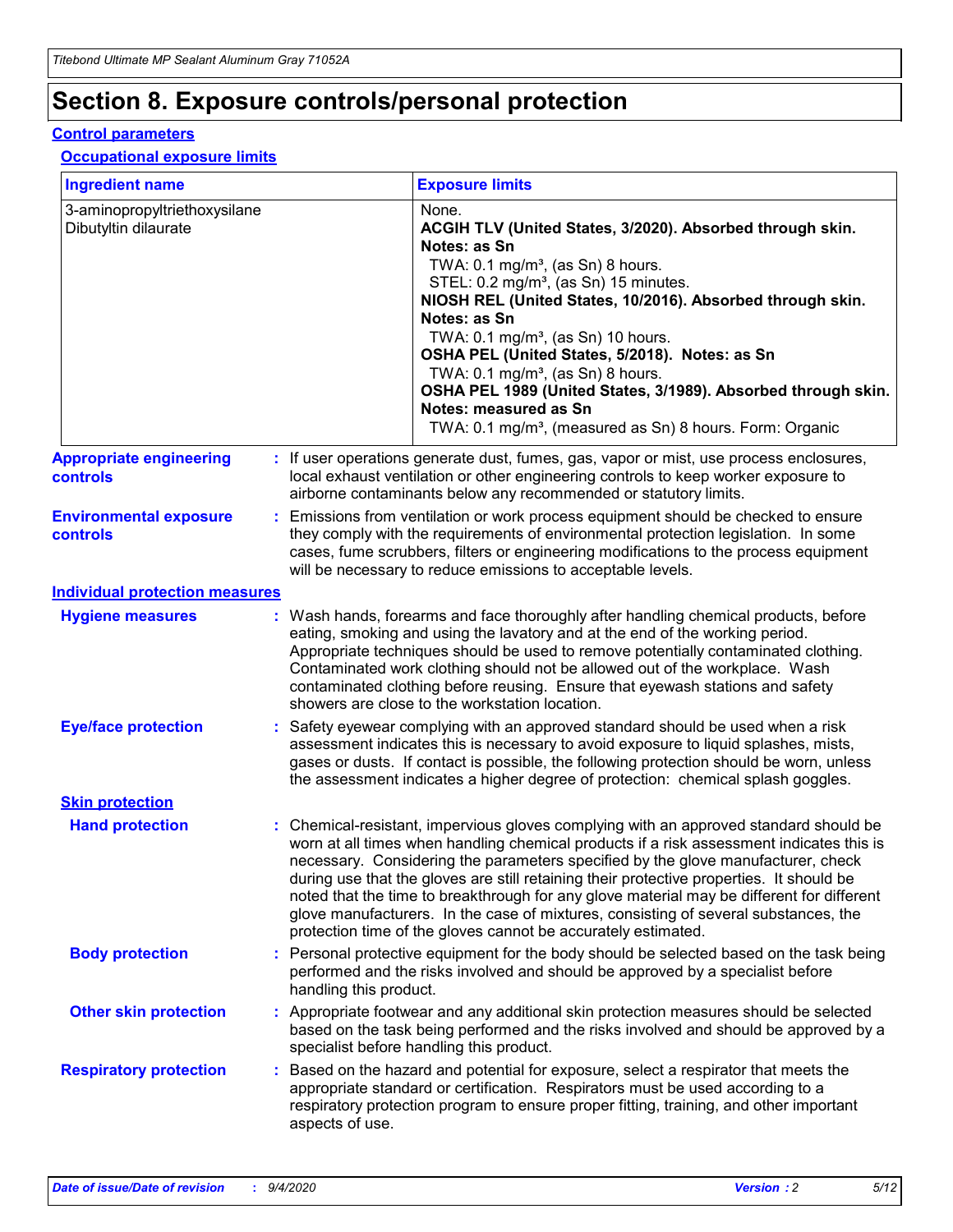### **Section 9. Physical and chemical properties**

#### **Appearance**

| <b>Physical state</b>                             | : Liquid. [Paste.]                                              |
|---------------------------------------------------|-----------------------------------------------------------------|
| Color                                             | Gray.                                                           |
| Odor                                              | : Characteristic.                                               |
| <b>Odor threshold</b>                             | $:$ Not available.                                              |
| рH                                                | : Not applicable.                                               |
| <b>Melting point</b>                              | : Not available.                                                |
| <b>Boiling point</b>                              | : $>200^{\circ}$ C ( $>392^{\circ}$ F)                          |
| <b>Flash point</b>                                | : Closed cup: >200°C (>392°F) [Setaflash.]                      |
| <b>Evaporation rate</b>                           | $:$ <1 (butyl acetate = 1)                                      |
| <b>Flammability (solid, gas)</b>                  | : Not available.                                                |
| Lower and upper explosive<br>(flammable) limits   | : Not available.                                                |
| <b>VOC (less water, less</b><br>exempt solvents)  | : 0 g/l                                                         |
| <b>Volatility</b>                                 | $: 0\%$ (w/w)                                                   |
| <b>Vapor density</b>                              | : Not available.                                                |
| <b>Relative density</b>                           | : 1.432                                                         |
| <b>Solubility</b>                                 | Insoluble in the following materials: cold water and hot water. |
|                                                   |                                                                 |
| <b>Solubility in water</b>                        | : Not available.                                                |
| <b>Partition coefficient: n-</b><br>octanol/water | $:$ Not available.                                              |
| <b>Auto-ignition temperature</b>                  | : Not available.                                                |
| <b>Decomposition temperature</b>                  | : Not available.                                                |

## **Section 10. Stability and reactivity**

| <b>Reactivity</b>                            | : No specific test data related to reactivity available for this product or its ingredients.            |
|----------------------------------------------|---------------------------------------------------------------------------------------------------------|
| <b>Chemical stability</b>                    | : The product is stable.                                                                                |
| <b>Possibility of hazardous</b><br>reactions | : Under normal conditions of storage and use, hazardous reactions will not occur.                       |
| <b>Conditions to avoid</b>                   | : No specific data.                                                                                     |
| <b>Incompatible materials</b>                | : No specific data.                                                                                     |
| <b>Hazardous decomposition</b><br>products   | Under normal conditions of storage and use, hazardous decomposition products should<br>not be produced. |

## **Section 11. Toxicological information**

### **Information on toxicological effects**

### **Acute toxicity**

| <b>Product/ingredient name</b> | <b>Result</b>           | <b>Species</b> | <b>Dose</b>                | <b>Exposure</b> |
|--------------------------------|-------------------------|----------------|----------------------------|-----------------|
| 3-aminopropyltriethoxysilane   | <b>ILD50 Dermal</b>     | Rabbit         | 4.29 g/kg                  |                 |
| Dibutyltin dilaurate           | ILD50 Oral<br>LD50 Oral | Rat<br>Rat     | $1.57$ g/kg<br>175 $mg/kg$ |                 |
|                                |                         |                |                            |                 |

**Irritation/Corrosion**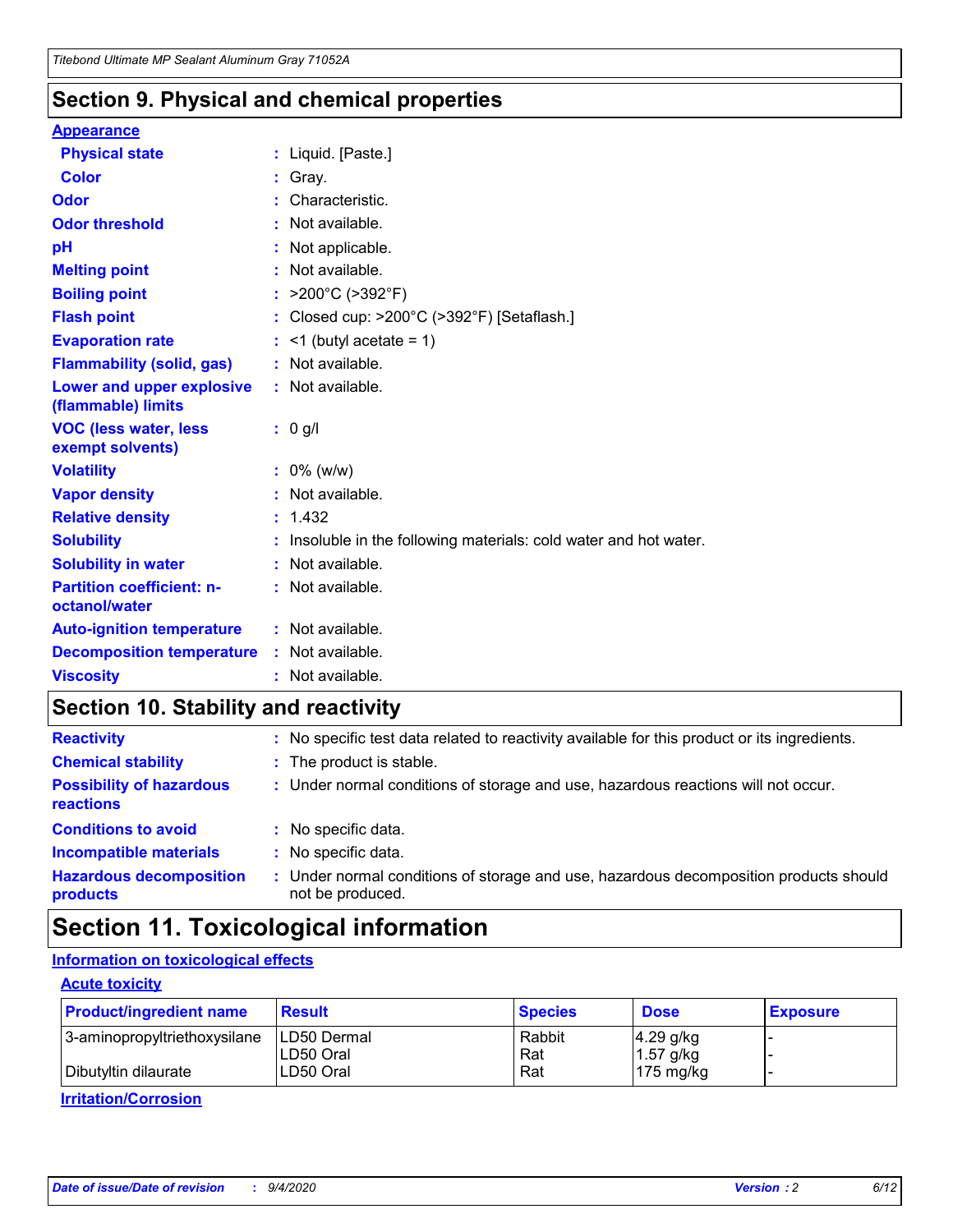## **Section 11. Toxicological information**

| <b>Product/ingredient name</b> | <b>Result</b>            | <b>Species</b> | <b>Score</b> | <b>Exposure</b>    | <b>Observation</b> |
|--------------------------------|--------------------------|----------------|--------------|--------------------|--------------------|
| 3-aminopropyltriethoxysilane   | Eyes - Mild irritant     | Rabbit         |              | $100$ mg           |                    |
|                                | Eyes - Severe irritant   | Rabbit         |              | 24 hours 750       |                    |
|                                |                          |                |              | ug                 |                    |
|                                | Skin - Severe irritant   | Rabbit         |              | 24 hours 5         | -                  |
| Dibutyltin dilaurate           | Eyes - Moderate irritant | Rabbit         |              | mg<br>24 hours 100 |                    |
|                                |                          |                |              | mg                 |                    |
|                                | Skin - Severe irritant   | Rabbit         |              | 500 mg             | -                  |

### **Sensitization**

Not available.

### **Mutagenicity**

Not available.

#### **Carcinogenicity**

Not available.

#### **Reproductive toxicity**

Not available.

### **Teratogenicity**

Not available.

### **Specific target organ toxicity (single exposure)**

Not available.

### **Specific target organ toxicity (repeated exposure)**

| <b>Name</b>                                                                         |                                                                            | <b>Category</b>                                     | <b>Route of</b><br>exposure | <b>Target organs</b> |  |  |
|-------------------------------------------------------------------------------------|----------------------------------------------------------------------------|-----------------------------------------------------|-----------------------------|----------------------|--|--|
| Dibutyltin dilaurate                                                                |                                                                            | Category 1                                          | -                           | respiratory system   |  |  |
| <b>Aspiration hazard</b><br>Not available.                                          |                                                                            |                                                     |                             |                      |  |  |
| <b>Information on the likely</b><br>routes of exposure                              | : Not available.                                                           |                                                     |                             |                      |  |  |
| <b>Potential acute health effects</b>                                               |                                                                            |                                                     |                             |                      |  |  |
| <b>Eye contact</b>                                                                  | : May cause eye irritation.                                                |                                                     |                             |                      |  |  |
| <b>Inhalation</b>                                                                   |                                                                            | : No known significant effects or critical hazards. |                             |                      |  |  |
| <b>Skin contact</b>                                                                 |                                                                            | : May cause skin irritation.                        |                             |                      |  |  |
| <b>Ingestion</b>                                                                    |                                                                            | : No known significant effects or critical hazards. |                             |                      |  |  |
| <b>Symptoms related to the physical, chemical and toxicological characteristics</b> |                                                                            |                                                     |                             |                      |  |  |
| <b>Eye contact</b>                                                                  | irritation<br>watering<br>redness                                          | : Adverse symptoms may include the following:       |                             |                      |  |  |
| <b>Inhalation</b>                                                                   | reduced fetal weight<br>increase in fetal deaths<br>skeletal malformations | : Adverse symptoms may include the following:       |                             |                      |  |  |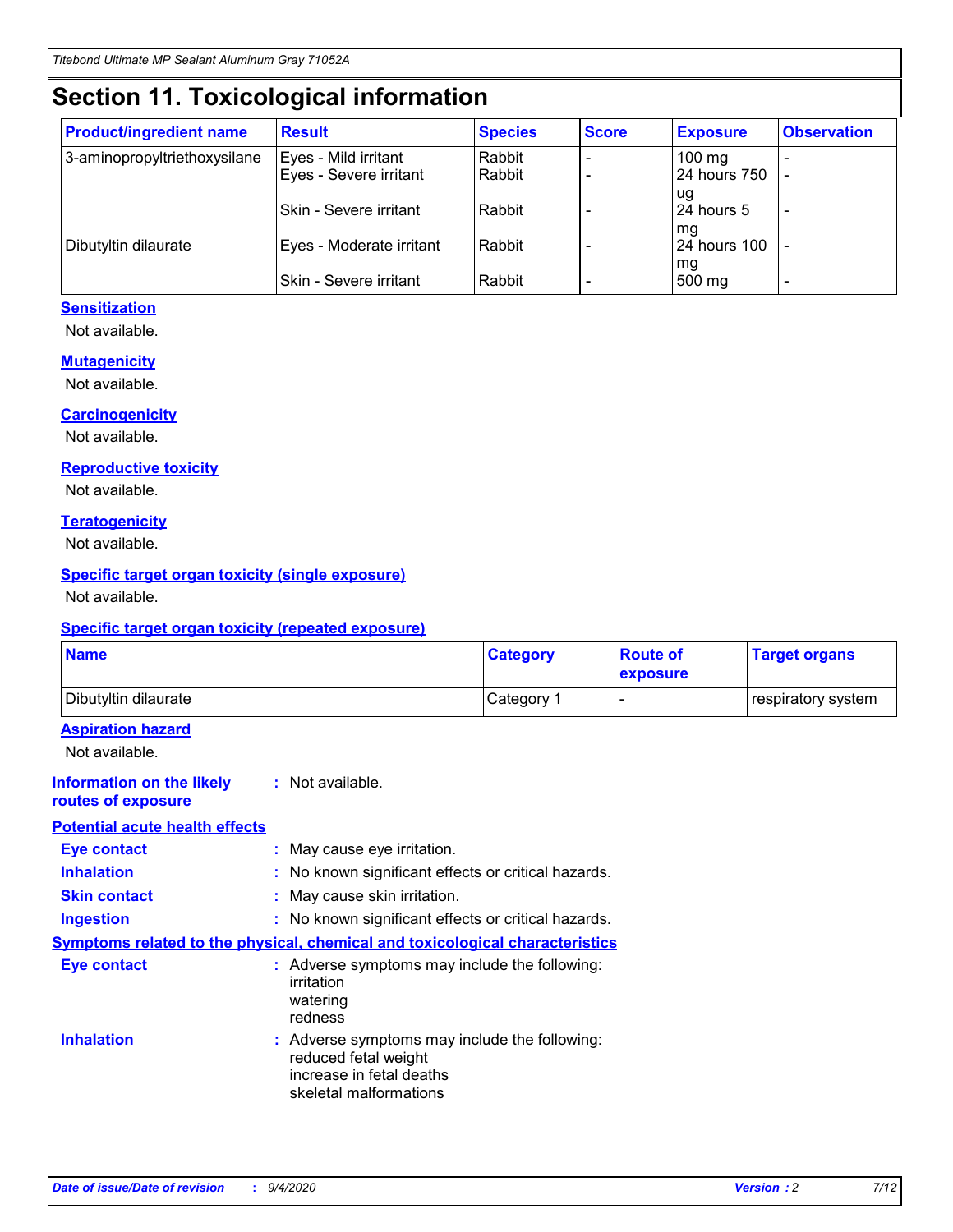*Titebond Ultimate MP Sealant Aluminum Gray 71052A*

## **Section 11. Toxicological information**

| <b>Skin contact</b>                     | : Adverse symptoms may include the following:<br>irritation<br>redness<br>reduced fetal weight<br>increase in fetal deaths<br>skeletal malformations |
|-----------------------------------------|------------------------------------------------------------------------------------------------------------------------------------------------------|
| <b>Ingestion</b>                        | : Adverse symptoms may include the following:<br>reduced fetal weight<br>increase in fetal deaths<br>skeletal malformations                          |
|                                         | Delayed and immediate effects and also chronic effects from short and long term exposure                                                             |
| <b>Short term exposure</b>              |                                                                                                                                                      |
| <b>Potential immediate</b><br>effects   | : Not available.                                                                                                                                     |
| <b>Potential delayed effects</b>        | : Not available.                                                                                                                                     |
| <b>Long term exposure</b>               |                                                                                                                                                      |
| <b>Potential immediate</b><br>effects   | : Not available.                                                                                                                                     |
| <b>Potential delayed effects</b>        | : Not available.                                                                                                                                     |
| <b>Potential chronic health effects</b> |                                                                                                                                                      |
| Not available.                          |                                                                                                                                                      |
| <b>General</b>                          | Once sensitized, a severe allergic reaction may occur when subsequently exposed to<br>very low levels.                                               |
| <b>Carcinogenicity</b>                  | No known significant effects or critical hazards.                                                                                                    |
| <b>Mutagenicity</b>                     | : No known significant effects or critical hazards.                                                                                                  |
| <b>Teratogenicity</b>                   | May damage the unborn child.                                                                                                                         |
| <b>Developmental effects</b>            | : No known significant effects or critical hazards.                                                                                                  |
| <b>Fertility effects</b>                | : May damage fertility.                                                                                                                              |
| <b>Numerical measures of toxicity</b>   |                                                                                                                                                      |
| <b>Acute toxicity estimates</b>         |                                                                                                                                                      |
| Not ovoilable                           |                                                                                                                                                      |

Not available.

## **Section 12. Ecological information**

### **Toxicity**

| <b>Product/ingredient name</b> | <b>Result</b>                                       | <b>Species</b>               | <b>Exposure</b>       |
|--------------------------------|-----------------------------------------------------|------------------------------|-----------------------|
| Dibutyltin dilaurate           | $ CC50>3$ mg/l<br>Chronic EC10 > 2 mg/l Fresh water | Algae<br>Algae - Desmodesmus | 72 hours<br>196 hours |
|                                |                                                     | <b>I</b> subspicatus         |                       |

### **Persistence and degradability**

| <b>Product/ingredient name</b> | <b>Test</b>                                                                    | <b>Result</b>  |                   | <b>Dose</b> | <b>Inoculum</b>         |
|--------------------------------|--------------------------------------------------------------------------------|----------------|-------------------|-------------|-------------------------|
| Dibutyltin dilaurate           | OECD 301F<br>Ready<br>Biodegradability -<br>Manometric<br>Respirometry<br>Test | 23 % - 28 days |                   |             |                         |
| <b>Product/ingredient name</b> | <b>Aquatic half-life</b>                                                       |                | <b>Photolysis</b> |             | <b>Biodegradability</b> |
| Dibutyltin dilaurate           |                                                                                |                |                   |             | <b>Inherent</b>         |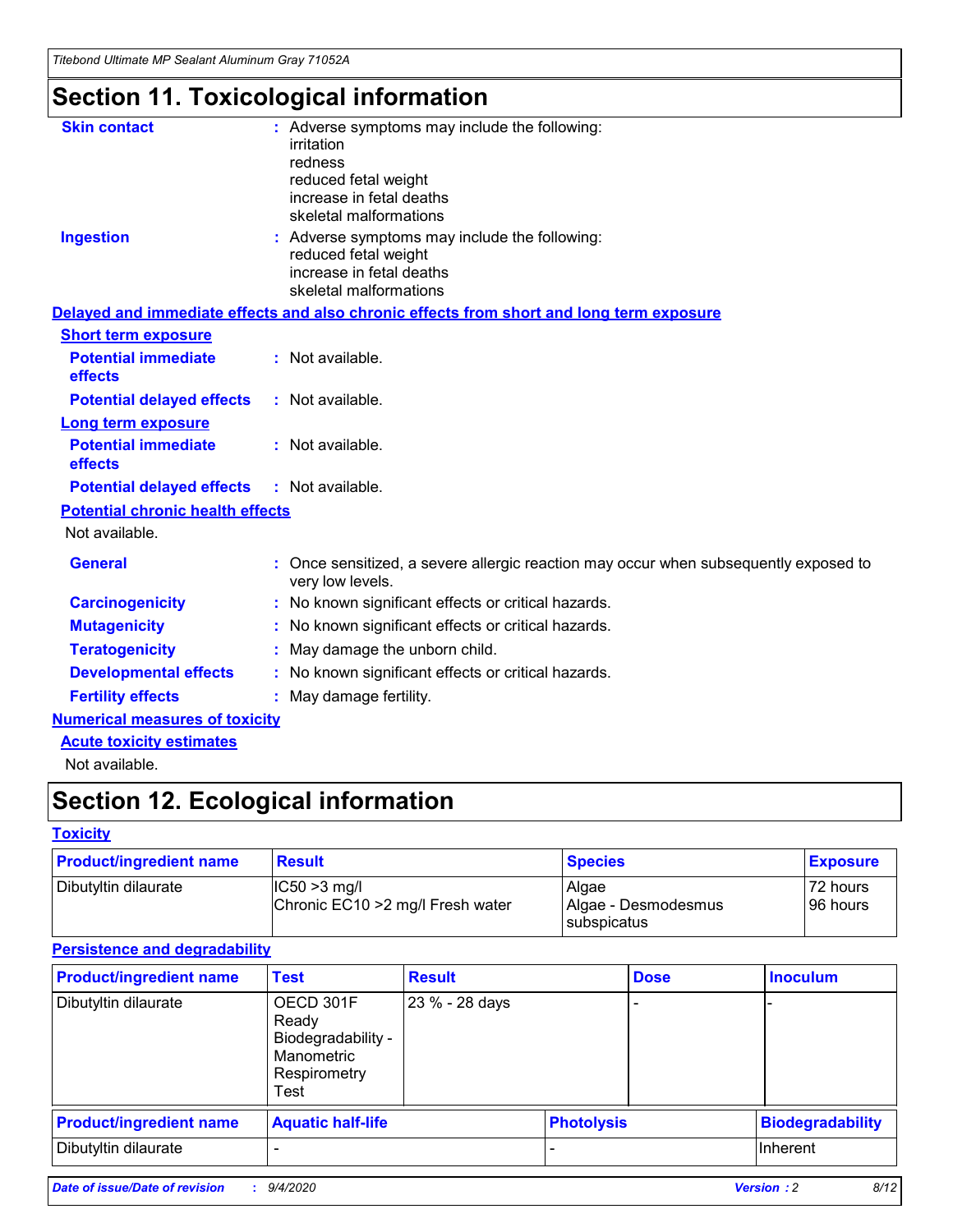## **Section 12. Ecological information**

#### **Bioaccumulative potential**

| <b>Product/ingredient name</b> | <b>LogP</b> <sub>ow</sub> | <b>BCF</b> | <b>Potential</b> |
|--------------------------------|---------------------------|------------|------------------|
| 3-aminopropyltriethoxysilane   | 4.44                      | 3.4        | low              |
| Dibutyltin dilaurate           |                           | 2.91       | low              |

#### **Mobility in soil**

| <b>Soil/water partition</b> | : Not available. |  |
|-----------------------------|------------------|--|
| <b>coefficient (Koc)</b>    |                  |  |

**Other adverse effects** : No known significant effects or critical hazards.

### **Section 13. Disposal considerations**

**Disposal methods :**

The generation of waste should be avoided or minimized wherever possible. Disposal of this product, solutions and any by-products should at all times comply with the requirements of environmental protection and waste disposal legislation and any regional local authority requirements. Dispose of surplus and non-recyclable products via a licensed waste disposal contractor. Waste should not be disposed of untreated to the sewer unless fully compliant with the requirements of all authorities with jurisdiction. Waste packaging should be recycled. Incineration or landfill should only be considered when recycling is not feasible. This material and its container must be disposed of in a safe way. Care should be taken when handling emptied containers that have not been cleaned or rinsed out. Empty containers or liners may retain some product residues. Avoid dispersal of spilled material and runoff and contact with soil, waterways, drains and sewers.

## **Section 14. Transport information**

|                                      | <b>DOT</b><br><b>Classification</b> | <b>TDG</b><br><b>Classification</b> | <b>Mexico</b><br><b>Classification</b> | <b>ADR/RID</b>           | <b>IMDG</b>              | <b>IATA</b>    |
|--------------------------------------|-------------------------------------|-------------------------------------|----------------------------------------|--------------------------|--------------------------|----------------|
| <b>UN number</b>                     | Not regulated.                      | Not regulated.                      | Not regulated.                         | Not regulated.           | Not regulated.           | Not regulated. |
| <b>UN proper</b><br>shipping name    |                                     |                                     |                                        |                          |                          |                |
| <b>Transport</b><br>hazard class(es) |                                     | $\overline{\phantom{0}}$            | $\qquad \qquad \blacksquare$           | $\overline{\phantom{0}}$ | $\overline{\phantom{0}}$ |                |
| <b>Packing group</b>                 |                                     |                                     |                                        |                          |                          |                |
| <b>Environmental</b><br>hazards      | No.                                 | No.                                 | No.                                    | No.                      | No.                      | No.            |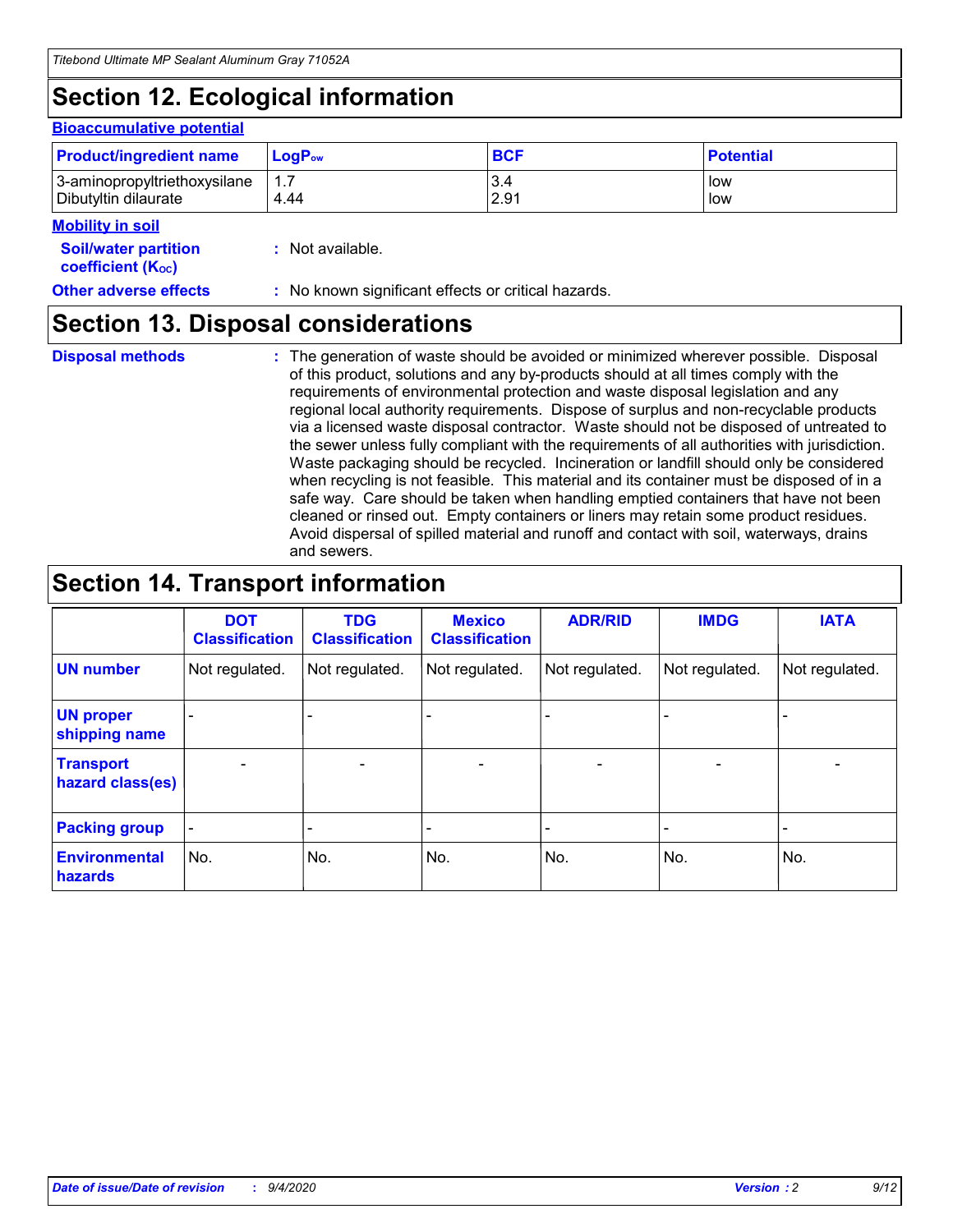## **Section 15. Regulatory information**

### **U.S. Federal regulations**

#### **SARA 302/304**

### **Composition/information on ingredients**

No products were found.

| SARA 304 RQ | Not applicable. |
|-------------|-----------------|
|-------------|-----------------|

#### **SARA 311/312**

**Classification :** EYE IRRITATION - Category 2B SKIN SENSITIZATION - Category 1 TOXIC TO REPRODUCTION - Category 1B HNOC - Product generates methanol during cure.

### **Composition/information on ingredients**

| <b>Name</b>                  | $\frac{9}{6}$ | <b>Classification</b>                                                                                                                                                                                                                                                                                      |
|------------------------------|---------------|------------------------------------------------------------------------------------------------------------------------------------------------------------------------------------------------------------------------------------------------------------------------------------------------------------|
| 3-aminopropyltriethoxysilane | $\leq$ 3      | <b>FLAMMABLE LIQUIDS - Category 4</b><br><b>ACUTE TOXICITY (oral) - Category 4</b><br><b>SKIN IRRITATION - Category 2</b><br><b>EYE IRRITATION - Category 2A</b>                                                                                                                                           |
| Dibutyltin dilaurate         | ≤0.3          | <b>ACUTE TOXICITY (oral) - Category 3</b><br>SKIN CORROSION - Category 1C<br>SERIOUS EYE DAMAGE - Category 1<br>SKIN SENSITIZATION - Category 1<br><b>GERM CELL MUTAGENICITY - Category 2</b><br>TOXIC TO REPRODUCTION - Category 1B<br>SPECIFIC TARGET ORGAN TOXICITY (REPEATED<br>EXPOSURE) - Category 1 |

### **State regulations**

**Massachusetts :**

: None of the components are listed.

**New York :** None of the components are listed.

**New Jersey :** None of the components are listed.

**Pennsylvania :** None of the components are listed.

### **California Prop. 65**

WARNING: This product can expose you to methanol, which is known to the State of California to cause birth defects or other reproductive harm. For more information go to www.P65Warnings.ca.gov.

| Ingredient name | No significant risk<br>level | <b>Maximum</b><br>acceptable dosage<br><b>level</b> |
|-----------------|------------------------------|-----------------------------------------------------|
| l methanol      |                              | Yes.                                                |

### **International regulations**

**Chemical Weapon Convention List Schedules I, II & III Chemicals** Not listed.

### **Montreal Protocol**

Not listed.

**Stockholm Convention on Persistent Organic Pollutants**

Not listed.

### **UNECE Aarhus Protocol on POPs and Heavy Metals** Not listed.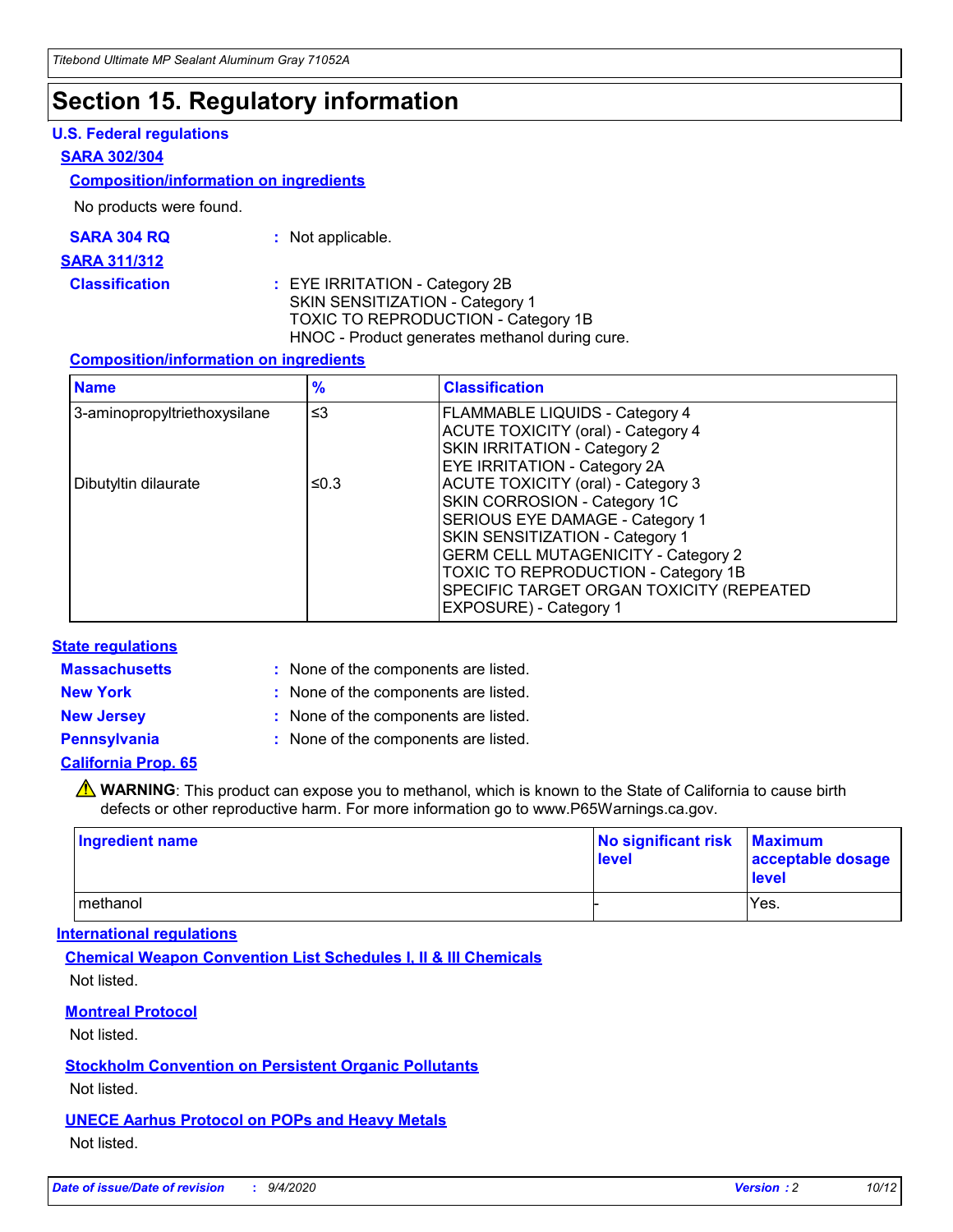## **Section 15. Regulatory information**

### **Inventory list**

- 
- **China :** Not determined.

**United States TSCA 8(b) inventory**

**:** All components are active or exempted.

## **Section 16. Other information**

**Hazardous Material Information System (U.S.A.)**



**Caution: HMIS® ratings are based on a 0-4 rating scale, with 0 representing minimal hazards or risks, and 4 representing significant hazards or risks. Although HMIS® ratings and the associated label are not required on SDSs or products leaving a facility under 29 CFR 1910.1200, the preparer may choose to provide them. HMIS® ratings are to be used with a fully implemented HMIS® program. HMIS® is a registered trademark and service mark of the American Coatings Association, Inc.**

**The customer is responsible for determining the PPE code for this material. For more information on HMIS® Personal Protective Equipment (PPE) codes, consult the HMIS® Implementation Manual.**

**National Fire Protection Association (U.S.A.)**



**Reprinted with permission from NFPA 704-2001, Identification of the Hazards of Materials for Emergency Response Copyright ©1997, National Fire Protection Association, Quincy, MA 02269. This reprinted material is not the complete and official position of the National Fire Protection Association, on the referenced subject which is represented only by the standard in its entirety.**

**Copyright ©2001, National Fire Protection Association, Quincy, MA 02269. This warning system is intended to be interpreted and applied only by properly trained individuals to identify fire, health and reactivity hazards of chemicals. The user is referred to certain limited number of chemicals with recommended classifications in NFPA 49 and NFPA 325, which would be used as a guideline only. Whether the chemicals are classified by NFPA or not, anyone using the 704 systems to classify chemicals does so at their own risk.**

### **Procedure used to derive the classification**

| <b>Classification</b>                                                                                                | <b>Justification</b>                                  |
|----------------------------------------------------------------------------------------------------------------------|-------------------------------------------------------|
| <b>EYE IRRITATION - Category 2B</b><br><b>SKIN SENSITIZATION - Category 1</b><br>TOXIC TO REPRODUCTION - Category 1B | Expert judgment<br>Expert judgment<br>Expert judgment |
| <b>History</b>                                                                                                       |                                                       |

| .                                 |              |
|-----------------------------------|--------------|
| <b>Date of printing</b>           | : 4/22/2022  |
| Date of issue/Date of<br>revision | 9/4/2020     |
| Date of previous issue            | : 10/16/2020 |
| <b>Version</b>                    | $\cdot$ 2    |
|                                   |              |